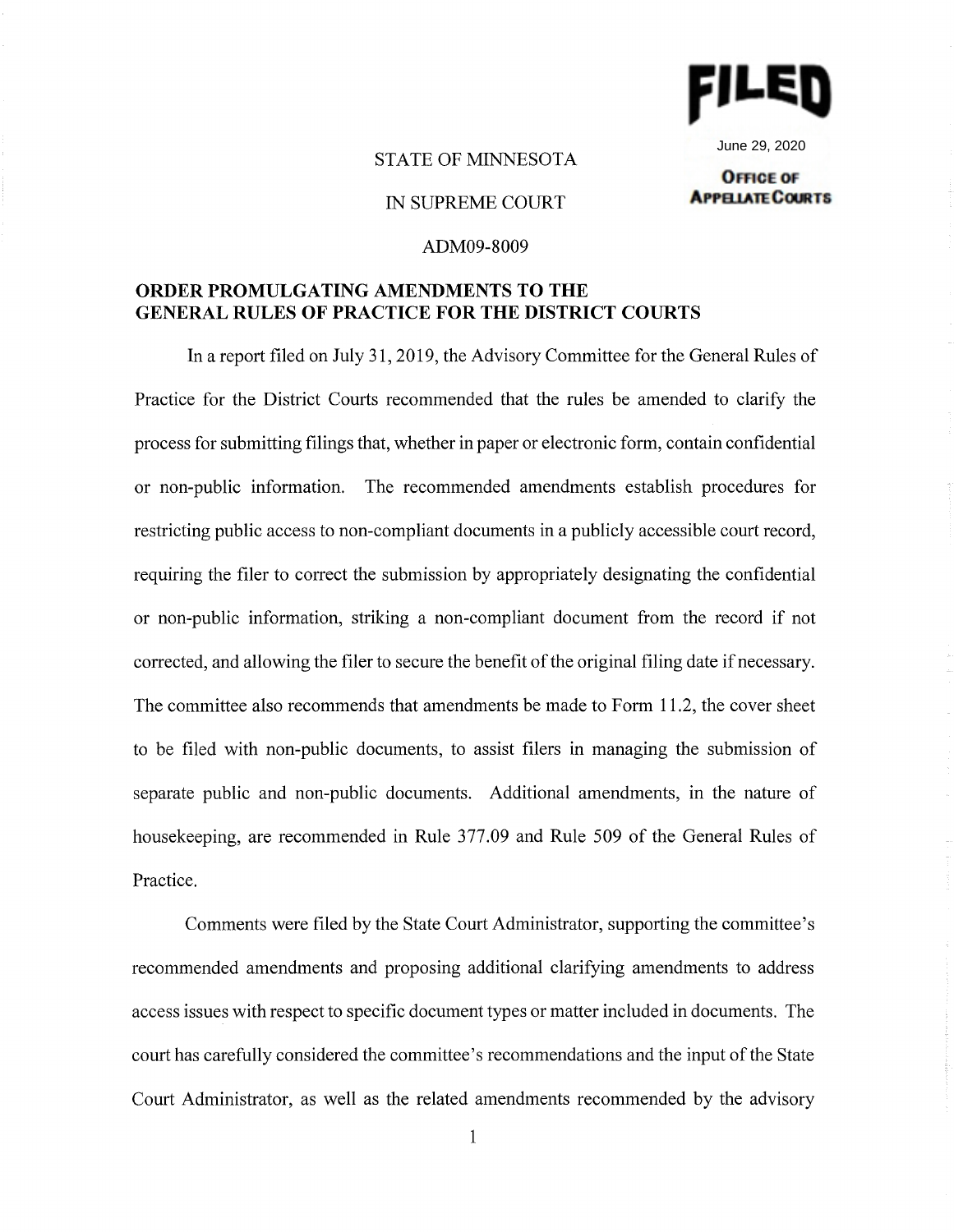committees for the Rules of Civil Procedure and the Rules of Public Access to Records of the Judicial Branch. Based on that review, we adopt the advisory committee's recommended amendments to the General Rules of Practice, including the additional amendments proposed by the State Court Administrator. We also agree with the recommendation to amend Form 11.2, and ask the State Court Administrator to implement that recommendation by working with the staff attorney to the Advisory Committee for the General Rules of Practice for the District Court.

The Advisory Committee's report also recommended a housekeeping amendment to Rule 509, and committee staff have identified a housekeeping amendment to Rule 377.09 that is related to timing amendments we previously promulgated. We also make these housekeeping changes in this order.

Based on all of the files, records, and proceedings herein,

## IT IS HEREBY ORDERED THAT:

1. The attached amendments to the General Rules of Practice for the District Courts are prescribed and promulgated as shown.

2. The amendments to Rule 377.09 and Rule 509 are effective as of September 1, 2020, and shall apply to all cases pending on or after the effective date, unless the district court concludes that application of the rules as amended to a case pending on the effective date is not feasible or would work a manifest injustice, *see* Minn. Gen. R. Prac. 1.02.

3. The amendments to Rules 7, 11, and 14 are effective as of January 1, 2021, and shall apply to all documents filed on or after the effective date, unless the district court

2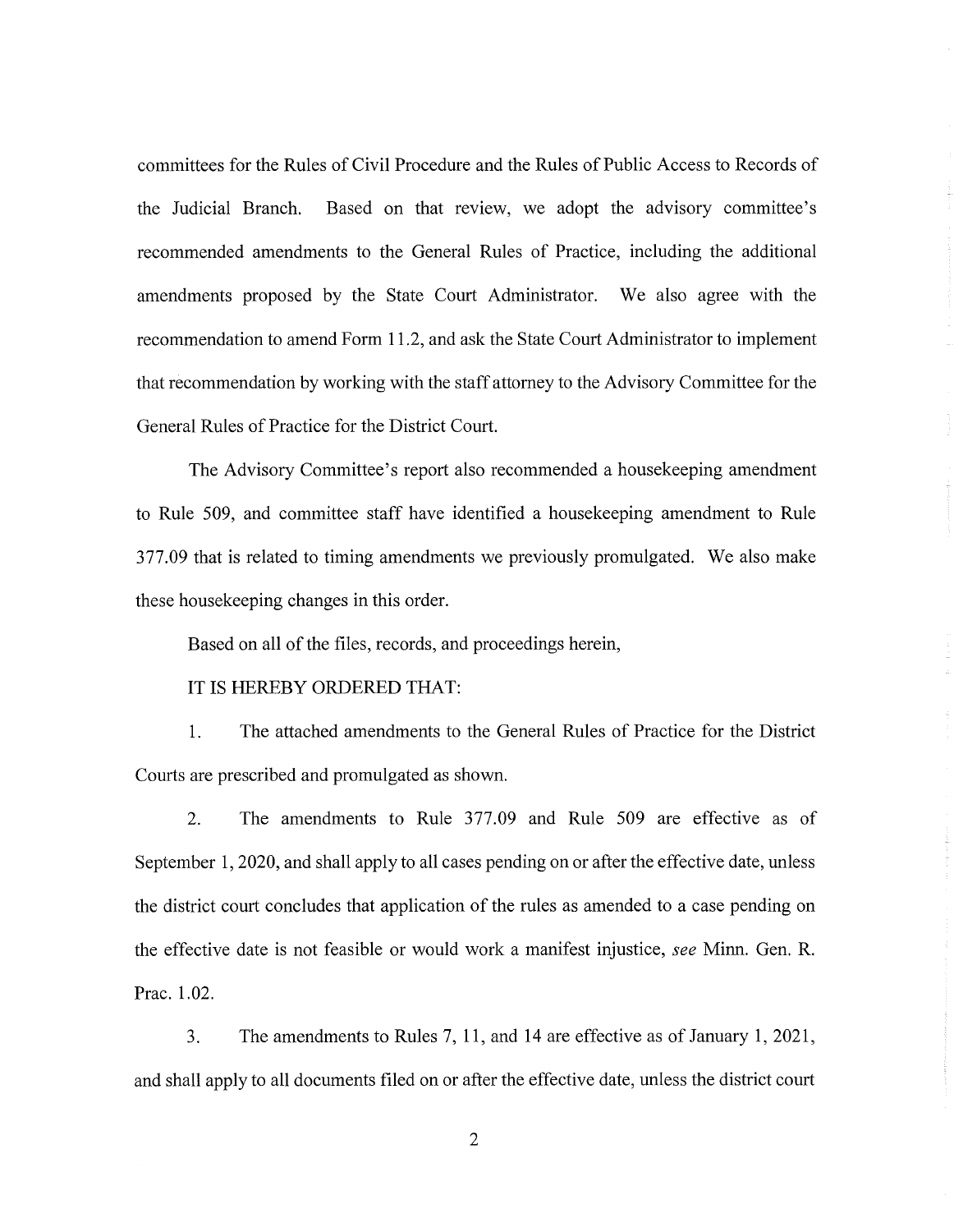concludes that application of the rules as amended to a case pending on the effective date is not feasible or would work a manifest injustice, *see* Minn. Gen. R. Prac. 1.02.

4. The amendments to Form 11.2 are approved and the State Court Administrator shall make the amended form available on or before January 1, 2021.

5. The Advisory Committee comments are included for convenience and do not reflect court approval of the comments.

Dated: June 29, 2020

 $\bar{z}$ 

BY THE COURT:

histories

Lorie S. Gildea Chief Justice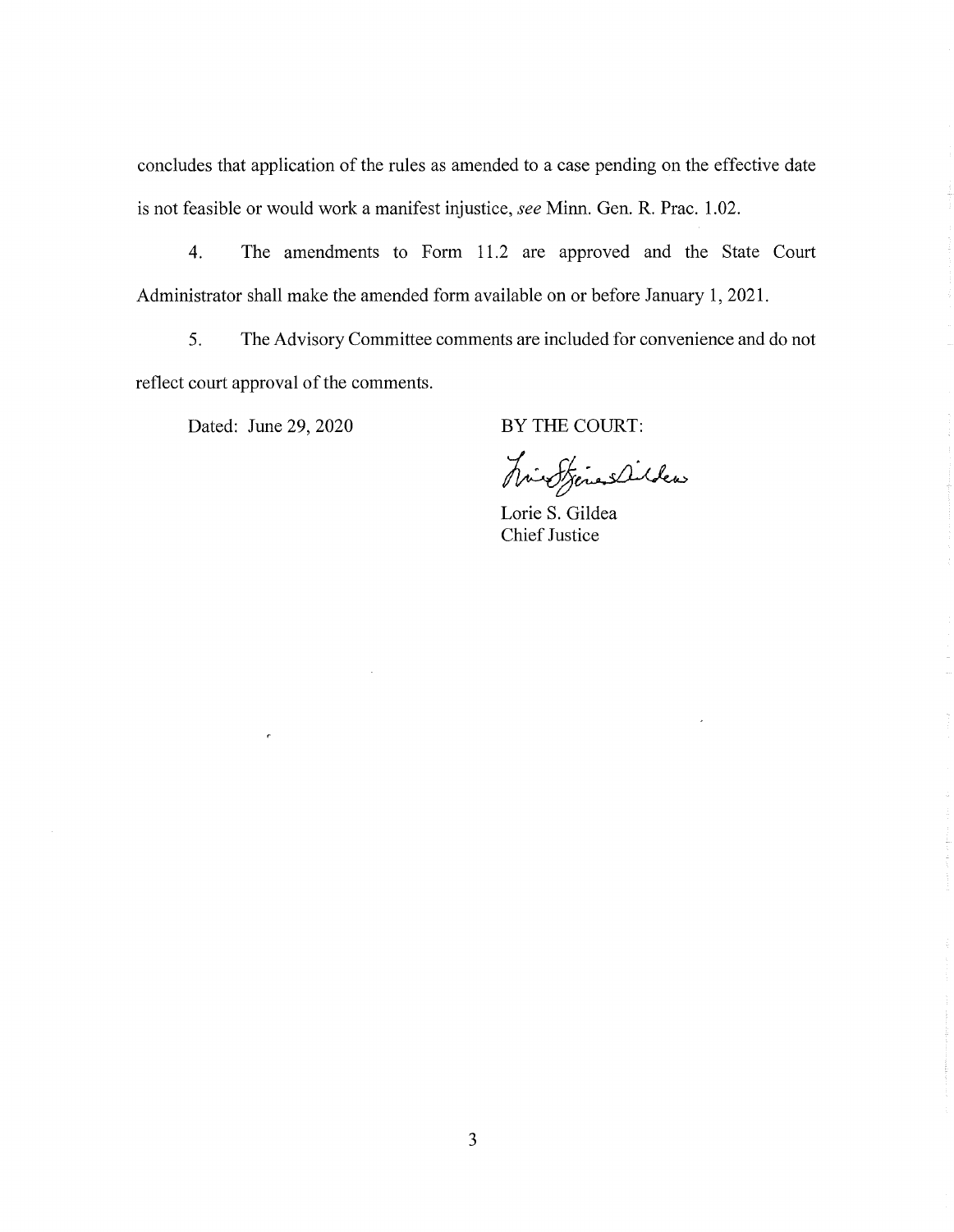# AMENDMENTS TO THE GENERAL RULES OF PRACTICE FOR THE DISTRICT COURTS

*[Note: In the following amendments, deletions are indicated by a line drawn through the words and additions are indicated* by *a line drawn under the words.]* 

## **TITLE** I. **RULES APPLICABLE TO ALL COURT PROCEEDINGS**

\* \* \*

#### **RULE** 7. **PROOF OF SERVICE**

When a document has been conventionally served before filing, proof of service shall be affixed to the document so that the identity of the document is not obscured. lfa document is filed before conventional service has been made, proof of service shall be filed within 7 days after service is made. When a document has been both eFiled and eServed together using served through the E-Filing System in accordance with Rule 14, the record of service on the E-Filing System shall constitute proof of service.

## **RULE 11. SUBMISSION OF CONFIDENTIAL INFORMATION**

#### **Rule 11.01 Definitions**

The following definitions apply for the purposes of this rule:

"Restricted identifiers" shall-means any of the following numbers of a party or other person any person or legal entity: a complete or partial social security number, complete or partial employer identification number, or other taxpayer identification numbers; and any financial account numbers other than the last four numbers of a financial account number that is not also a social security, employer identification, or other taxpayer identification number.

(b) "Financial account number" means a string of numeric or alphanumeric characters assigned to a credit, deposit, trust, insurance, or other account that can be used by someone other than those authorized to access the account to obtain access to the account for unauthorized transactions, provided that a billing number issued by a government entity which number is publicly accessible from such government entity is not a financial account number under this rule. For the convenience of filers, the state court administrator may establish a non-exclusive list of examples of financial account numbers, and the list shall be posted on the judicial branch website (www.mncourts.gov) .

.!£1 "Financial source documents" means income tax returns, W-2 forms and schedules, wage stubs, credit card statements, financial institution statements, check registers, and other financial information deemed financial source documents by court order.

## **Rule 11.02 Restricted Identifiers; Submission; Certification**

**(a) Pleadings and Other Doeuments Submitted by a Party Records Generated by External Filers.** No party shall submit rRestricted identifiers are prohibited in all on any pleading

 $\bar{1}$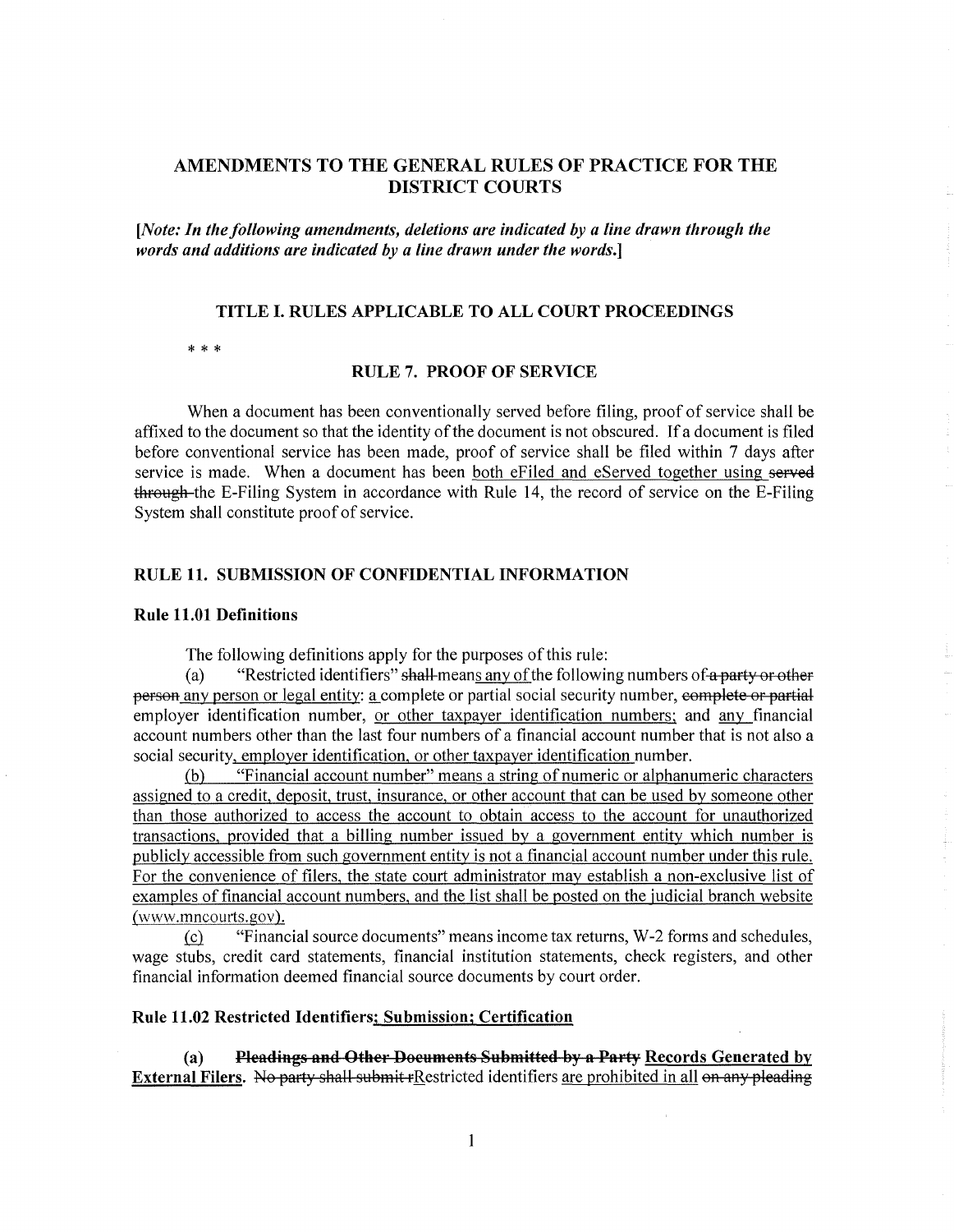or other documents or other records that is to be filed with the court except when the restricted identifiers are information is germane and necessary for the court's consideration of the issues then before the court. If it is necessary to provide restricted identifiers to the court, they must be submitted in either-one of the following two ways:

- (1) on a separate form entitled Confidential Information Form (see Form 11.1) as published by the state court administrator) filed with the pleading or other document; or
- (2) on a non-public document submitted in accordance with Confidential Financial Source Documents under Rule 11.03.

The Confidential Information Form  $\{Form 11.1\}$  shall not be accessible to the public.

The parties are Every person who files any other document or other record with the court is solely responsible for ensuring that it contains no restricted identifiers, except as permitted in section (a) of this rule do not otherwise appear on the pleading or other document filed with the eourt. The court administrator will not review each record pleading or document filed by a party for compliance with this rule. Notwithstanding this provision, the court administrator may take any action consistent with Rule  $11.05 - 11.04$ .

**(b) Records Generated by the Court.** Restricted identifiers maintained by the court in its register of actions (i.e., activity summary or similar information that lists the title, origination, activities, proceedings and filings in each case), calendars, indexes, and judgment docket shall not be accessible to the public. Courts shall not include restricted identifiers on judgments, orders, decisions, and notices except on the-a Confidential Information Form (Form 11.1), which shall not be accessible to the public.

**(c) Certification.** Every filing shall constitute a certification by the filer that the documents filed contain no restricted identifiers, except as permitted in section (a) of this rule. For documents filed using the E-Filing System, this certification may additionally be provided by electronically acknowledging the certification statement in the manner designated by the E-Filing . System.

# **Rule 11.03 Confidential Finaneial 8ouree Doeuments Filer's Duty to Identify Non-Public Document Using Cover Sheet Plus E-filing Designation, or Using E-Filing Code Plus Efiling Designation**

**(a) Cover Sheet or E-filing Code Required.** Every person filing non-public documents with the court in public case types is solely responsible for identifying and designating them as non-public. When e-filing, non-public documents shall also be designated as Confidential or Sealed in the E-Filing System as required by Rule 14.06 of these rules. In all case types, restricted identifiers shall only be filed as authorized in Rule 11.02 of these rules. In juvenile protection cases, other confidential information and confidential documents must be filed as provided in Rule 8.04 of the Rules of Juvenile Protection Procedure. All other individual nonpublic documents filed in public cases, including but not limited to fFinancial source documents shall be: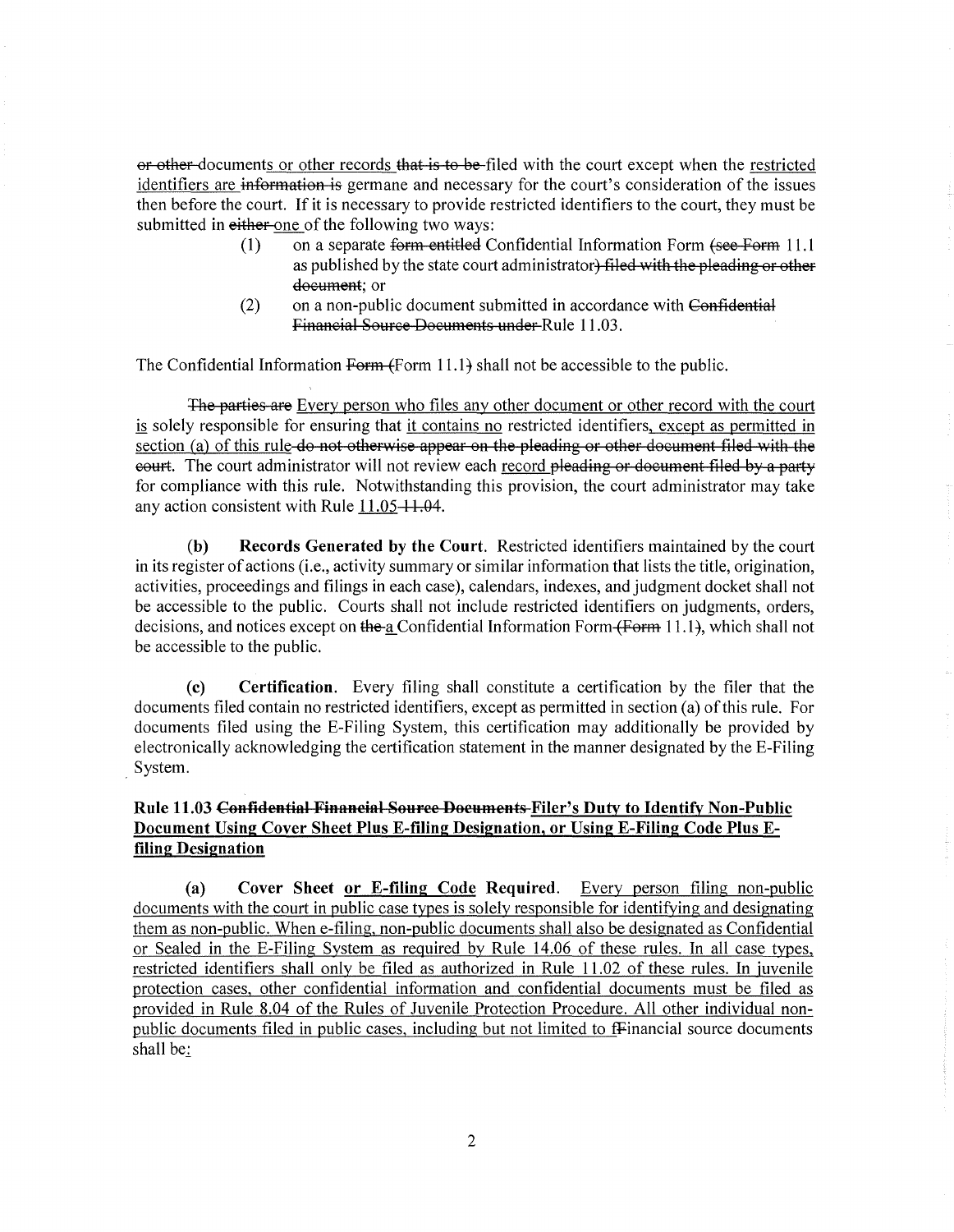- $(i)$ submitted to filed with the court under-with a separate, publicly accessible esheet designated "Confidential Financial Source Documents" and substantially in the form set forth as Form 11.2 Cover Sheet for Non-Public Documents as published by the state court administrator; or
- (ii) e-filed with a specific filing code in the E-Filing system or via Court Integration Services, which defaults the document to Confidential or Sealed, as published in the E-Filing Code Guides by the state court administrator for that specific type of non-public document and case type.

Financial source documents and other non-public documents submitted as with the required in parts (i) or (ii) above e<del>quer sheet</del> are not accessible to the public except to the extent that they are admitted into evidence in a testimonial hearing or trial or as provided in Rule  $+1.05$ 11.06 of these rules. The filer must file the Form 11.2 Cover Sheet for Non-Public Documents as a separate document from the non-public documents. The Form 11.2 Cover Sheet for Non-Public Documents shall be accessible to the public. The cover sheet or copy of it shall be accessible to the public.

**(b) Closed Account Statements.** Statements from a permanently closed (also known as "charged off'') credit card or financial institution account that has been identified as a closed account in thea related pleading or other filed document need not be submitted with a Form 11.2 Cover Sheet for Non-Public Documents as a confidential financial source document under rule 11.03 of these rules unless desired by the filing party or as directed by the court.

**(c) Absence of Cover Sheet or E-Filing Code.** Financial source Non-public documents that are not submitted as required in part  $(a)(i)$  or  $(a)(ii)$  above with the required cover sheet-are accessible to the public, but the court may, upon motion or on its own initiative, order that any such financial source document be non-publiceonfidential.

**(d) Not Applicable to Non-Public Case Types.** This Rule 11.03 is not applicable to non-public case types. The state court administrator shall maintain and publish on the judicial branch website a list of non-public case types.

## **Rule 11.04. When Documents May Be Filed as Non-Public**

Non-public documents may be filed as "confidential documents" or as "sealed documents." A person may submit a document for filing as a "confidential document" or "sealed document" only if one of these circumstances exists:

(a) The court has issued an order permitting the filing of the particular document or class of documents under seal or as confidential.

(b) This rule or any applicable court rule, court order, or statute expressly authorizes or requires filing under seal or as confidential.

(c) The filer files a motion for leave to file as confidential or under seal not later than at the time of submission of the document.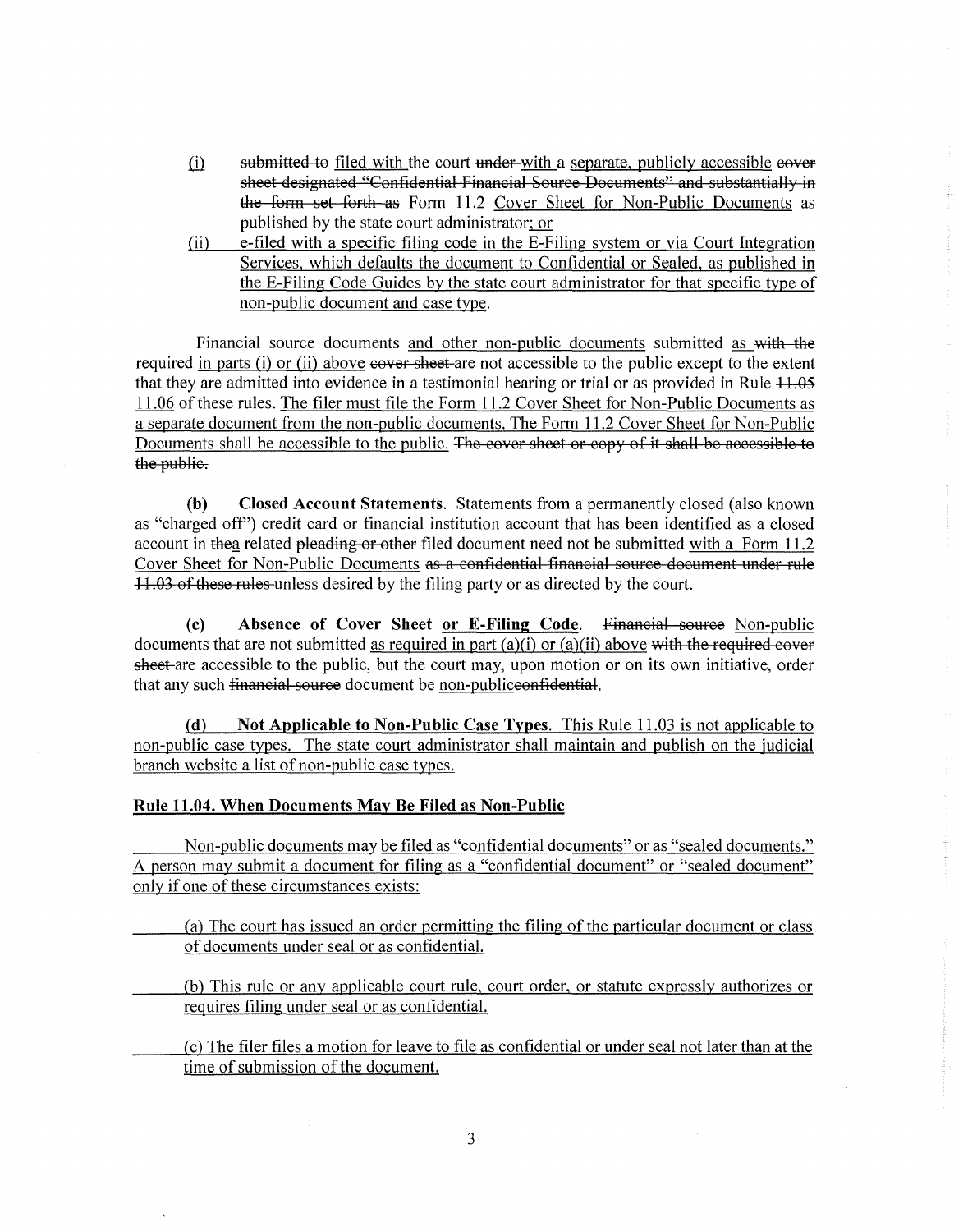The court may require a filing party to specify the authority for asserting that a filing is a "confidential document" or "sealed document." For purposes of this rule, the terms "confidential document" and "sealed document" shall have the meanings set forth in Rule 14.01. Additional requirements for electronically submitting a document as confidential or sealed in the E-Filing System are set forth in Rule 14.06.

Upon review, the court may modify the designation of any document incorrectly designated as confidential or sealed and shall provide prompt notice of any such change to the person who filed the document.

#### Rule  $11.04$  11.05 Failure to Comply

If a party-filer fails to comply with the requirements of this rule in regard to any person's restricted identifiers or other non-public information financial source documents, the court may upon motion or its own initiative impose appropriate sanctions, including costs necessary to prepare an appropriate document for filing.

Any person may notify the court administrator at any time that a restricted identifier or other non-public information appears in a publicly accessible court record. Upon discovery that a document containing a restricted identifiers or other non-public information has not been submitted in a confidential manner as required by this rule, the court administrator shall file it with a temporary non-public status restrict public access to the document pending redaction or court order and direct the filer to, within  $3.24$ -days, either:

(1) serve and file a properly redacted filing, including any necessary cover sheet, and pay any prescribed monetary fee to the court, and, if the party desires that the filing date of the resubmitted document(s) relates back to the filing date of the original document(s), serve and file a motion requesting the relation-back to the original filing date; or

(2) file a motion for relief from the court.

Any other party may oppose the motion seeking relation-back to the original filing date within the same time limits as are provided by law for the type of document(s) being filed. If a filer timely pays the monetary fee, and timely requests relation-back of the filing date, the court may, in the interests of justice, order that the filing date of the properly submitted document(s) relate back to the filing date of the original document(s). The court may additionally impose any sanctions it finds appropriate for the filer's non-compliance.

Except in criminal, civil commitment, and juvenile delinquency cases, or for medical records filed in any case type. If no action is taken within  $3.21$ -days after notieedirection from the court administrator, the court administrator shall strike the document so it is not accessible to the public, the parties, or the court. The parties and the court shall not consider the stricken document to be part of the court record unless the court, in the interests of justice under the circumstances of the individual case, orders the court administrator to restore the document to the official court record, the filing shall be stricken.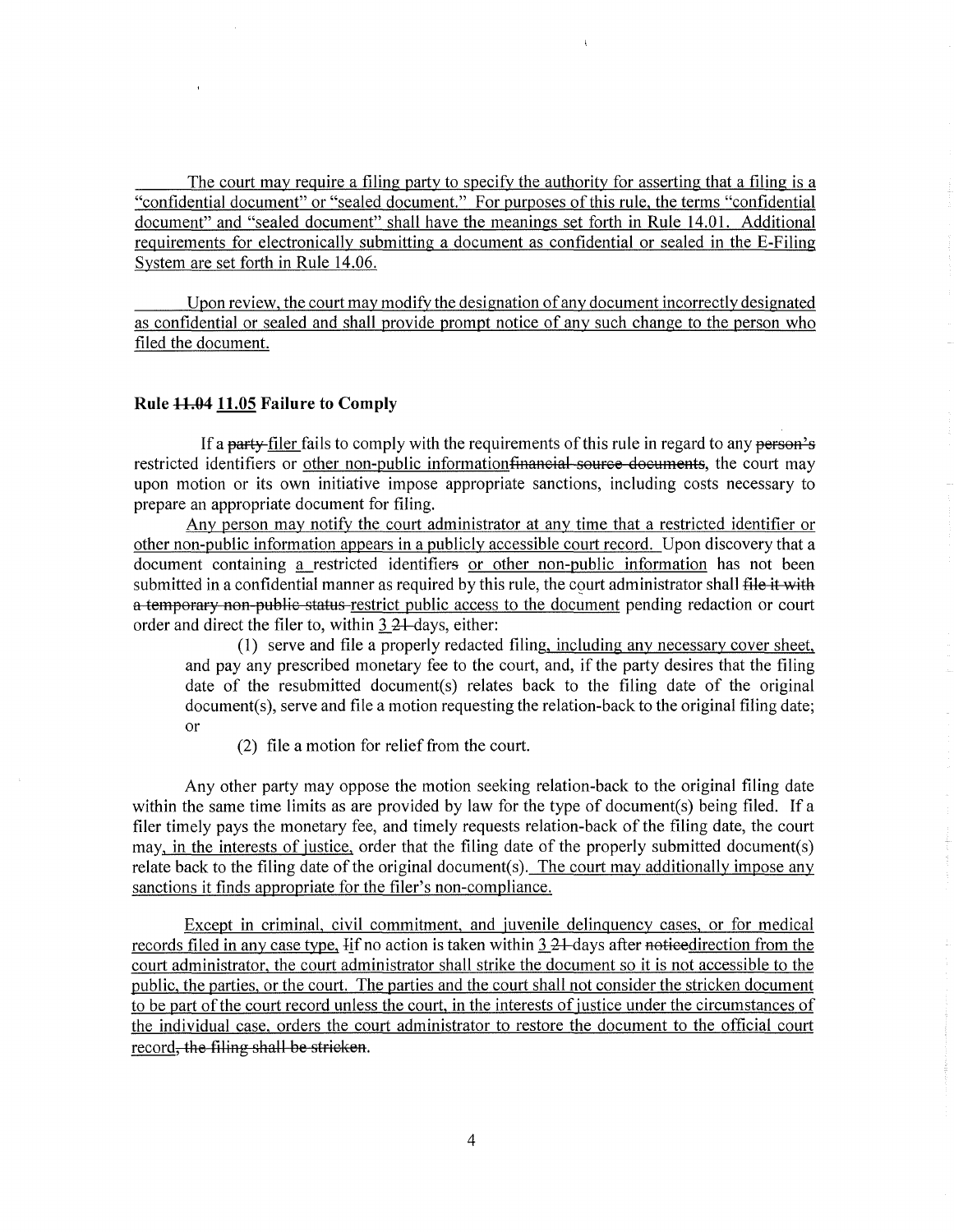# **Rule 1-h0§-11.06 Procedure for Requesting Access to Confidential Financial Source Documents**

**(a) Motion.** Any person may file a motion, supported by affidavit showing good cause, for access to Confidential Financial Source Documents or portions of the documents. Written notice of the motion to all parties is required.

**(b) Waiver of Notice.** If the person seeking access cannot locate a party to provide the notice required under this rule, after making a good faith reasonable effort to provide such notice as required by applicable court rules, an affidavit may be filed with the court setting forth the efforts to locate the party and requesting waiver of the notice provisions of this rule. The court may waive the notice requirement of this rule if the court finds that further good faith efforts to locate the party are unlikely to be successful.

**(c) Balancing Test.** The court shall allow access to Confidential Financial Source Documents, or relevant portions of the documents, if the court finds that the public interest in granting access or the personal interest of the person seeking access outweighs the privacy interests of the parties or dependent children. In granting access the court may impose conditions necessary to balance the interests consistent with this rule.

### **Rule 11.06. When Documents May Be Filed as Confidential or under Seal**

A party may submit a dooument for filing as a "oonfidential dooument" or "sealed document" only if one of these circumstances exists:

(a) The oourt has entered an order permitting the filing of the partioular dooument or olass of doouments under seal or as oonfidential.

(b) This rule or any applicable court rule, court order, or statute expressly authorizes or requires filing under seal or as confidential.

(o) The party files a motion for leave to file under seal or as oonfidential not later than at the time of submission of the document.

The court may require a filing party to specify the authority for asserting that a filing is a "confidential document" or "sealed document." For purposes of this rule, the terms "confidential dooument" and "sealed dooument" shall have the meanings set forth in Rule 14.01. Additional requirements for electronically submitting a document as confidential or sealed in the E-Filing System are set forth in Rule 14 .06.

## **Rule. 11.07. Procedure for Requesting Access to Other Non-Public Records.**

Any person may request access to records not governed by Rule 11.06 of these rules by following the procedures set forth in Rule 7 of the Rules of Public Access to Records of the Judicial Branch and any other applicable court rules.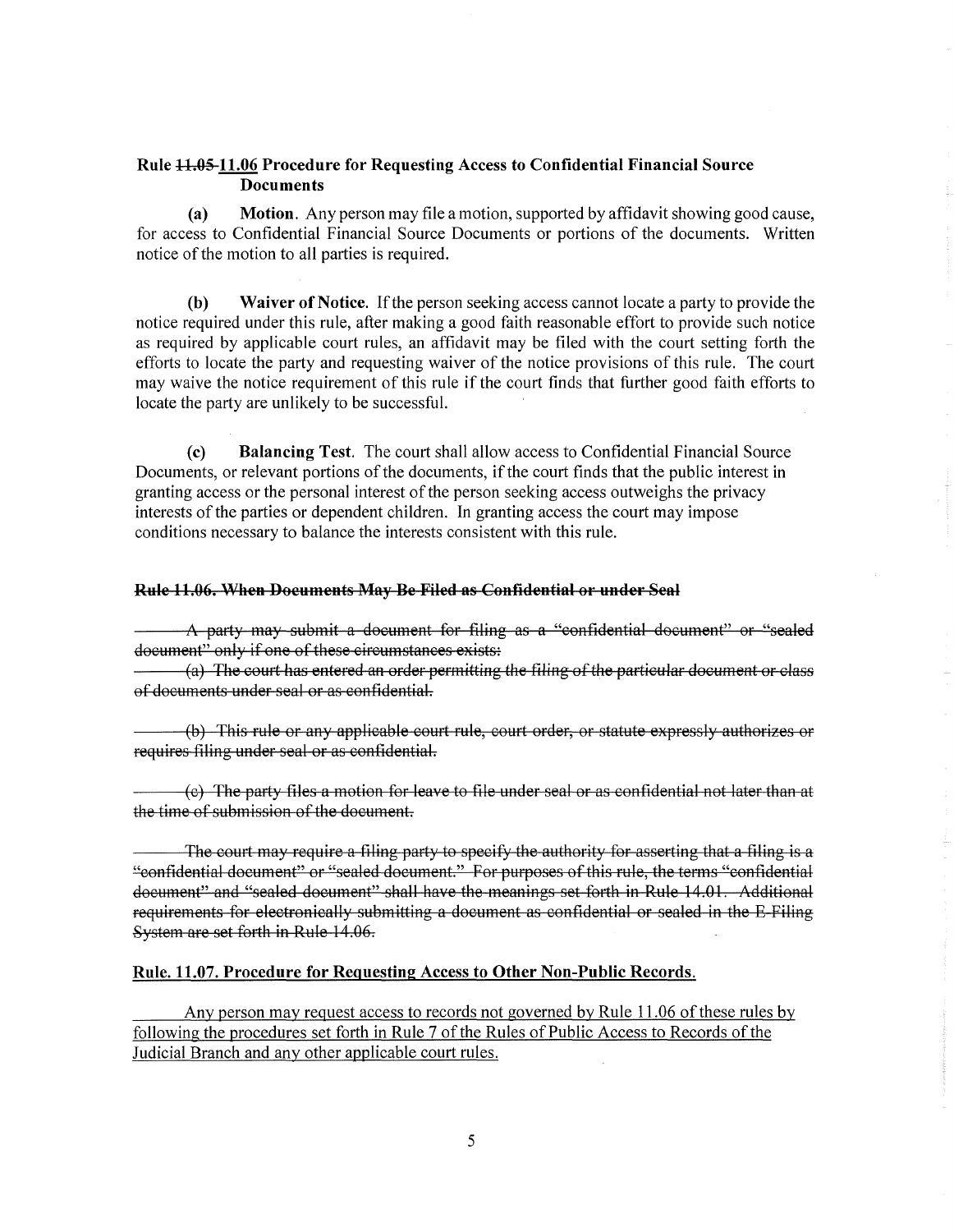## **Rule 11.08. Exceptions.**

Rule 11 does not apply to search warrants or related documents filed administratively by law enforcement pursuant to Minn. Stat. § 626.17 and Rule 33.04(a)-(b) of the Rules of Criminal Procedure, except that if such a document contains a restricted identifier it shall be filed with a Form 11.2 Cover Sheet for Non-Public Documents in the manner described in Rule 11.03(a)(1) of these rules. Rule 11 does apply to search warrants and related documents filed by parties in a case.

If any person filing a medical record in a civil commitment case fails to designate the medical record as non-public upon filing, the court administrator shall not reject the filing due to the failure to do so.

#### **Advisory Committee Comment-2020 Amendments**

Rule 11.01 is modified in 2020 to clarify the definition of financial account number, which has caused much confusion. Several important limitations are added. One is that only numbers that can be used by someone other than those authorized to access the account to obtain access to the account for unauthorized transactions are considered financial account numbers. The other limitation excludes any billing number issued by a government entity that is publicly accessible and these numbers are not a financial account number under this rule. For the convenience of filers, the state court administrator maintains a non-exclusive list of examples of financial account numbers on the judicial branch website (www.mncourts.gov). These changes will avoid an overbroad reading of the rule that some courts have adopted in regard to similar rules. *See, e.g., In re Chubb,* 426 B.R. 695, 699-700 (Bankr. E.D. Mich. 2010) (finding the twelve digit account number on statement of account that clearly and obviously relates to debtor's finances by identifying a debt is enough to bring it within the rule, without any showing that the information in question could be used to steal one's identity or be misused for some other purpose).

Rule 11.03 is amended in 2020 to expand the use of a required cover sheet that previously applied only to Financial Source Documents and now applies to all non-public documents being filed. The requirement applies to those filing electronically or on paper. The cover sheet itself serves as a guide to trigger filers' attention to certain non-public documents and information and sources of the same including the Rules of Public Access to Records of the Judicial Branch. By requiring a cover sheet for each individual document that is non-public, the cover sheet also serves to avoid the electronic filing of so-called "monster" documents. A monster document might contain, for example, a motion, notice of motion, affidavit, and any of a number of attachments all submitted as a single PDF document. The problem with monster documents is that if just one of the attachments is non-public, such as a medical record, then court staff must either keep the entire monster document non-public, which means the public is denied access to documents that it should be able to access, or court staff must separate out the attachments, which places an impossible burden on court staff. Filers are directed in the Registered User Guide, applicable toe-filers under Gen. R. Prac. 14.03(g), to separate documents, in particular the nonpublic documents, when e-filing them. The separate documents can be submitted in the same electronic envelope, just like a handful of separate paper documents can be placed in the same paper envelope, for filing.

Use of the new Cover Sheet for Non-Public Documents can be avoided only if the document is being efiled and a filing code already exists in the E-Filing System that is specifically assigned by state court administration as the filing code for a particular type of non-public document. The filing code appears in the E-Filing system with the words "Select Filing Code" followed by a drop down box when a filer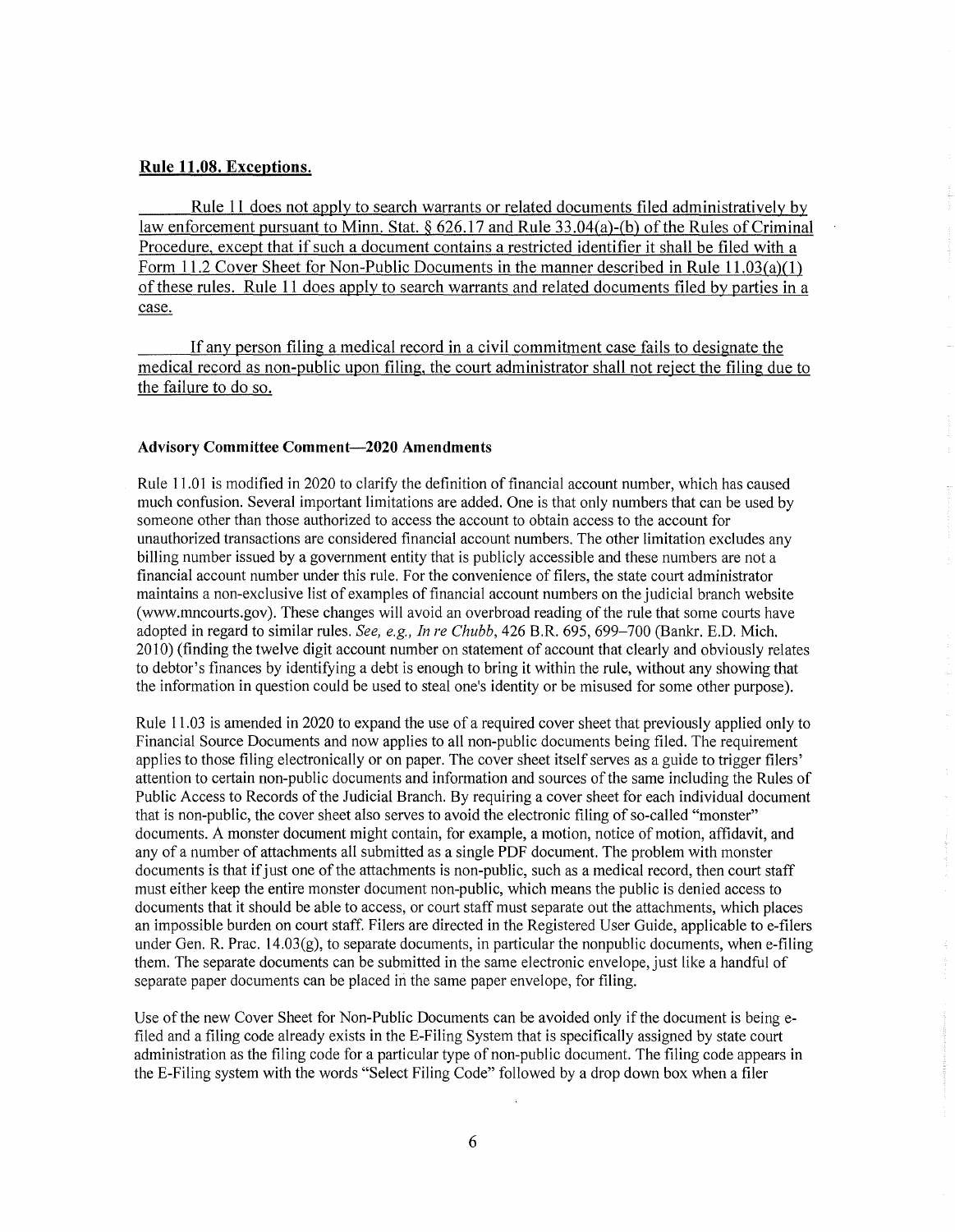selects the most appropriate code for each individual document being filed. The filing code for a nonpublic document, such as a pre-sentence investigation report in a criminal case, serves the same purpose as, and becomes the electronic equivalent of, the Non-Public Document Cover Sheet. Just like a cover sheet, the filing code transfers from the E-Filing System to the case management system (known as MNCIS). The state court administrator's office publishes commonly used filing codes on the main branch website (go to www.mncourts.gov and look for "Civil Case type Index (also includes Civil Case Filing Codes)," "Expedited Process Child Support Filing Codes Index," and "Criminal and Juvenile Delinquency Filing Codes Index").

In addition to filing the separate Form 11.2 Cover Sheet for Non-Public Documents or selecting a nonpublic document filing code, under Rule 14.06 a filer must also designate in the E-filing system whether the document is Confidential or Sealed. This designation is made in the E-Filing System in a field marked "Filing Comments" with a box beneath it asking "Is Document Public, Confidential, or Sealed?" Although this designation may seem redundant, filers need to remember that the cover sheet is intended to work in both the paper and electronic filing context. When an electronic filer selects a filing code for a non-public document as an alternative to the cover sheet, the filer will not see anything in the filing process marking the document as confidential or sealed. Accordingly, there must be a separate step to make this clear for each document being electronically filed. For a walk-through of the e-filing process illustrating the Select Filing Code location and the Filing Comments entry box, go to the main branch website at www.mncourts.gov/efile and search for the Quick Reference Guide (QRG) titled "eFiling and eService into an Existing Case."

Rule 11 is also amended in 2020 to carve out certain exceptions in scope and enforcement impacting child protection, criminal, and juvenile delinquency case records. Rule I l .03(a) provides that juvenile protection filings that contain confidential information and confidential documents must be filed as provided in Rule 8.04 of the Rules of Juvenile Protection Procedure. This language is intended to preserve the current practice for juvenile protection cases: restricted identifiers are subject to the same rules as in other cases, while other types of confidential information and documents are governed by Juvenile Protection Rule 8.04. Juvenile Protection Rule 8.04, subd. 5(d), provides that if it is brought to the attention of court administration staff that confidential information or confidential documents have not been filed with the proper form, court administration staff shall designate the document as confidential, and direct the filer to file in compliance with Rule 8.04.

Rule 11.08 makes Rule 11 inapplicable to search warrants and related documents filed by law enforcement, but requires the same records filed by parties to comply with Rule 11. Regarding enforcement, criminal, civil commitment, and juvenile delinquency matters are exempted from striking of documents under Rule 11.05, and exempted from rejection of documents in rule 14.03(b), for violations of Rule 11.

\* \* \*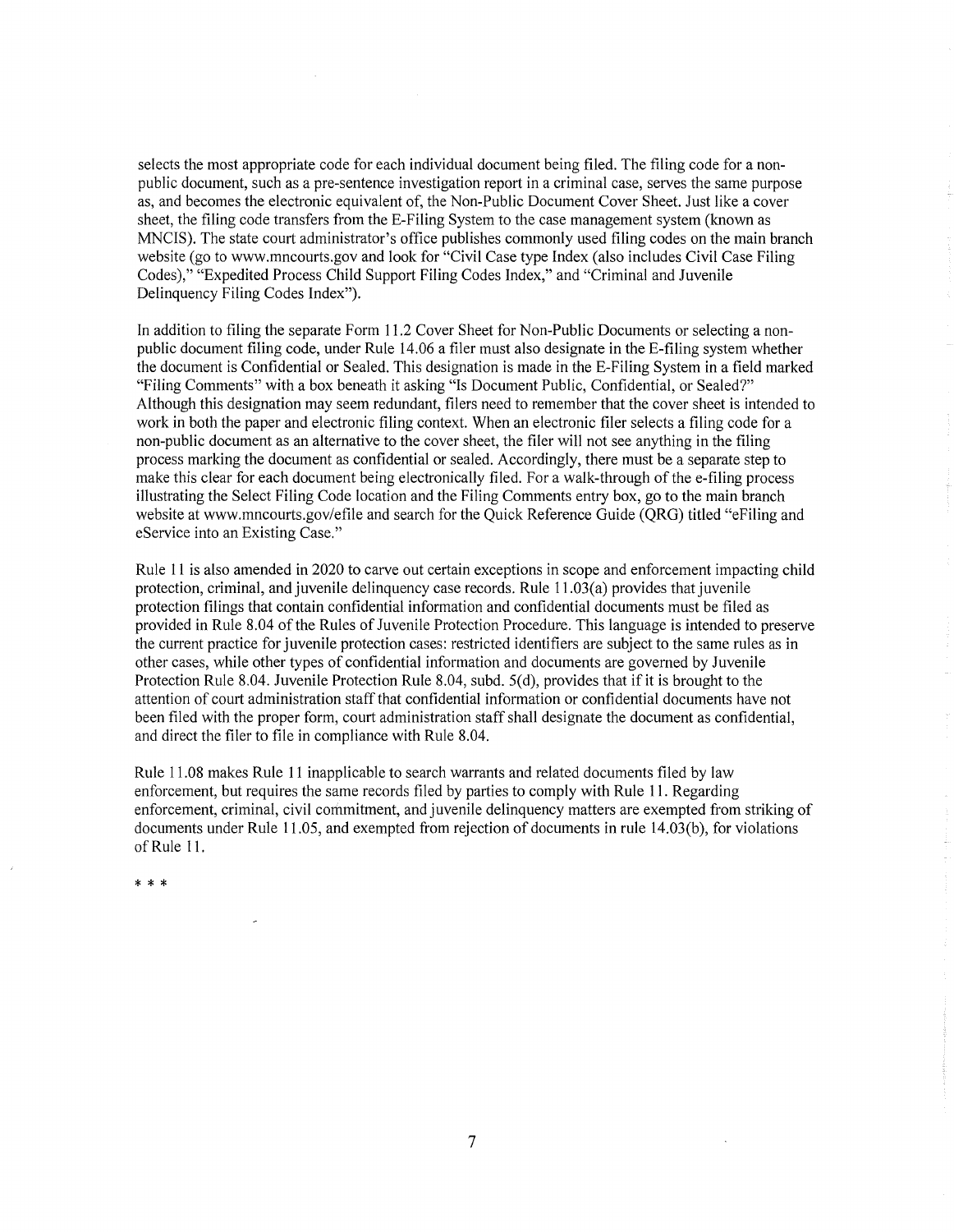#### **RULE 14. E-FILING AND E-SERVICE**

\*\*\*

#### **Rule 14.03. Filing and Service of Documents and Court Notices**

\* \* \*

**(b) Filed Upon Transmittal.** A document that is electronically filed is deemed to have been filed by the court administrator on the date and time of its transmittal to the court through the E-Filing System, and except for proposed orders, the filing shall be stamped with this date and time if it is subsequently accepted by the court administrator. Acceptance of electronic filings is governed by Rule 5.04(c) of the Rules of Civil Procedure, except that Rule 5.04(c)(4) shall not apply to criminal, civil commitment, juvenile protection, or juvenile delinquency cases, or to medical records in any type of case. If the filing is not subsequently accepted by the court administrator for reasons authorized in Rule 5 .04 of the Rules of Civil Procedure, no date stamp shall be applied, and the E-Filing System shall notify the filer that the filing was not accepted. Upon receipt of a document electronically transmitted for filing by a Registered User, the E-Filing System shall confirm to the Registered User, through an automatically generated notification to the Registered User's designated e-mail address, that the transmission of the document was completed and the date and time of the document's receipt. Absent confirmation of receipt, there is no presumption that the document was successfully transmitted to the court. The Registered User is solely responsible for verifying that the court received all electronically transmitted documents.

\* \* \*

## **Rule 14.05 Proof of Service**

When a document is both eFiled and eServed together using the E-Filing system, t<sub>The</sub> records of the E-Filing system indicating transmittal to the Registered User recipient shall be sufficient proof of service on the recipient for all purposes.

# Rule 14.06 Sealed and Confidential DocumentsSubmission of Non-Public Information-E-**Filing System.**

**(a)** Request to Submit Document for In Camera Review. Any interested person must seek and obtain advance approval from the court by motion, with notice thereof to all parties, to submit a document to the court for in camera review. The motion must be filed and served electronically.

**(b) Process When Submission for In Camera Review Granted.** A document submitted for in camera review as permitted by the court under part (a) of this rule shall be submitted to the court outside the E-Filing System by either: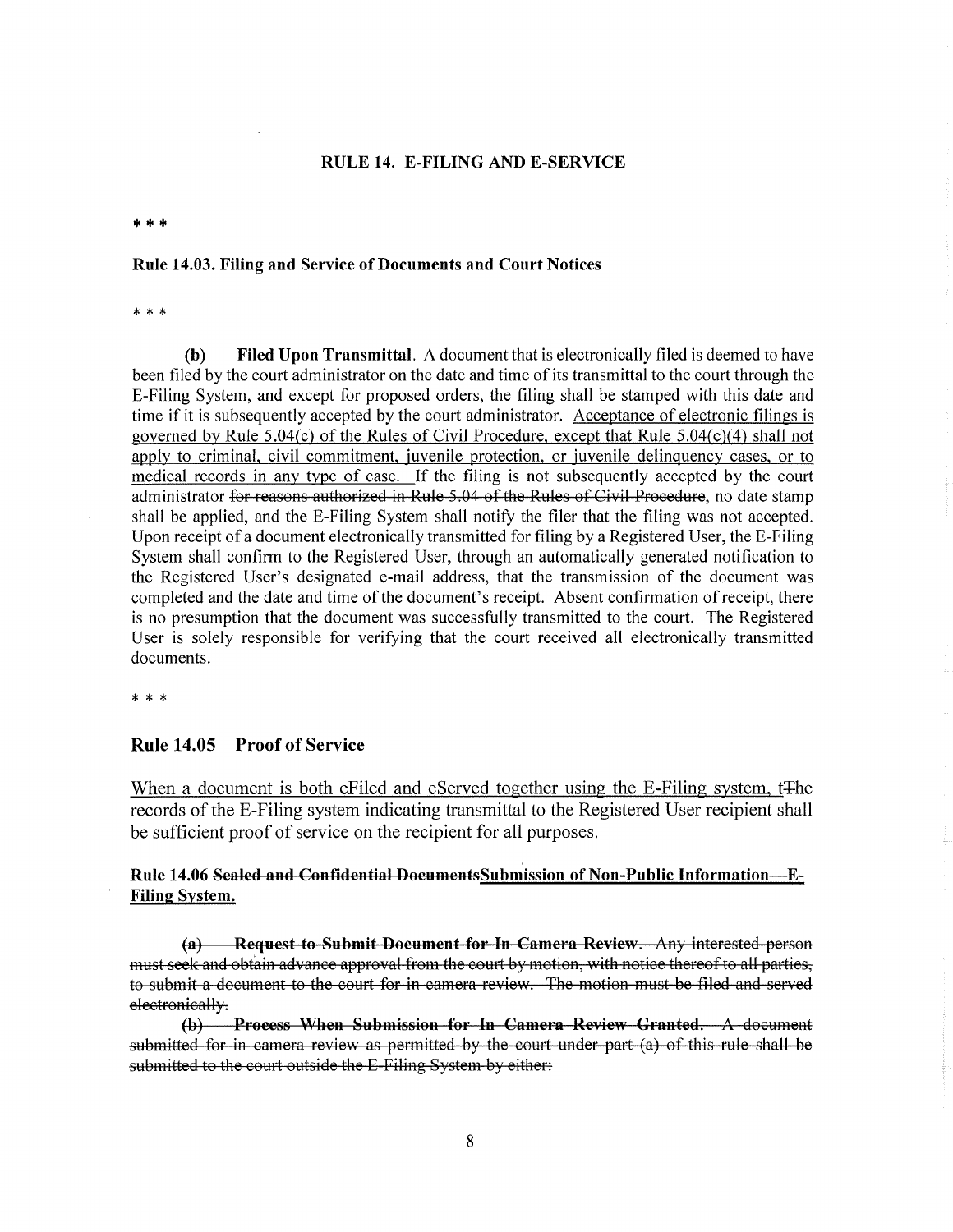(1) causing the document to be conventionally mailed or hand delivered to the presiding judge or judicial officer, or

(2) upon approval of the presiding judge or judicial officer, transmitting the document to the presiding judge or judicial officer, via e mail, as an attachment to an e mail address as directed by the presiding judge or judicial officer. Any document submitted for in camera review must be clearly labeled "For In Camera Review" and, unless otherwise ordered by the court, shall be sealed and preserved as a court exhibit.

**(ea)** Filer's Duty to Designate as Confidential or Sealed. In addition to filing a separate non-public cover sheet as required in Rule  $11.03(a)$  or selecting a non-public document filing code from a drop-down box in the E-Filing system as required in Rule 11.03(a)(ii), a A Registered User electronically filing a document that is not accessible to the public in whole or in part under the Rules of Public Access to Records of the Judicial Branch or other applicable law, court rules or court order, is responsible for designating that document as confidential or sealed in the E-Filing System before transmitting it to the court. This designation is made in the E-Filing system in a field marked "Filing Comments" containing the text, "Is Document Public, Confidential or Sealed?" The Registered User must file any Form 11.2 Cover Sheet for Non-Public Documents required by Rule  $11.03(a)(i)$  as separate documents, and must designate them as public. The Registered User must separate all non-public documents from public documents when filing.

**(db)** Correction of Designation by the Court. Upon review, the court may modify the designation of any document incorrectly designated as sealed or confidential or sealed and shall provide prompt notice of any such change to the Registered User who filed the document. A Registered User must seek advance approval from the court to transmit a document for filing designated as sealed or confidential or sealed if that document is not already inaccessible to the public under the Rules of Public Access to Records of the Judicial Branch or other applicable law, court rules, or court order.

**(ec)** Filing Sealed or Confidential or Sealed Document in Paper Form When Not **Seeking In Camera Review.** A document to be filed as under seal or confidential or under seal may be filed in paper form if required or permitted by the court. A motion to file a document in paper form under seal or as confidential or under seal must be filed and served electronically.

## **Rule 14.07 Procedures for In-Camera Review**

(a) **Request To Submit Document for** In **Camera Review.** Any interested person must seek and obtain advance approval from the court by motion, with notice thereof to all parties, to submit a document to the court for in camera review. The motion must be filed and served electronically.

(b) **Process When Submission for In-Camera Review Granted.** A document submitted for in camera review as permitted by the court under part (a) of this rule shall be submitted to the court outside the E-Filing System by either:

- (I) causing the document to be conventionally mailed or hand-delivered to the presiding judge or judicial officer; or
- (2) upon approval of the presiding judge or judicial officer, transmitting the document to the presiding judge or judicial officer, via e-mail, as an attachment to an e-mail address as directed by the presiding judge or judicial officer. Any document submitted for in camera review must be clearly labeled "For In Camera Review"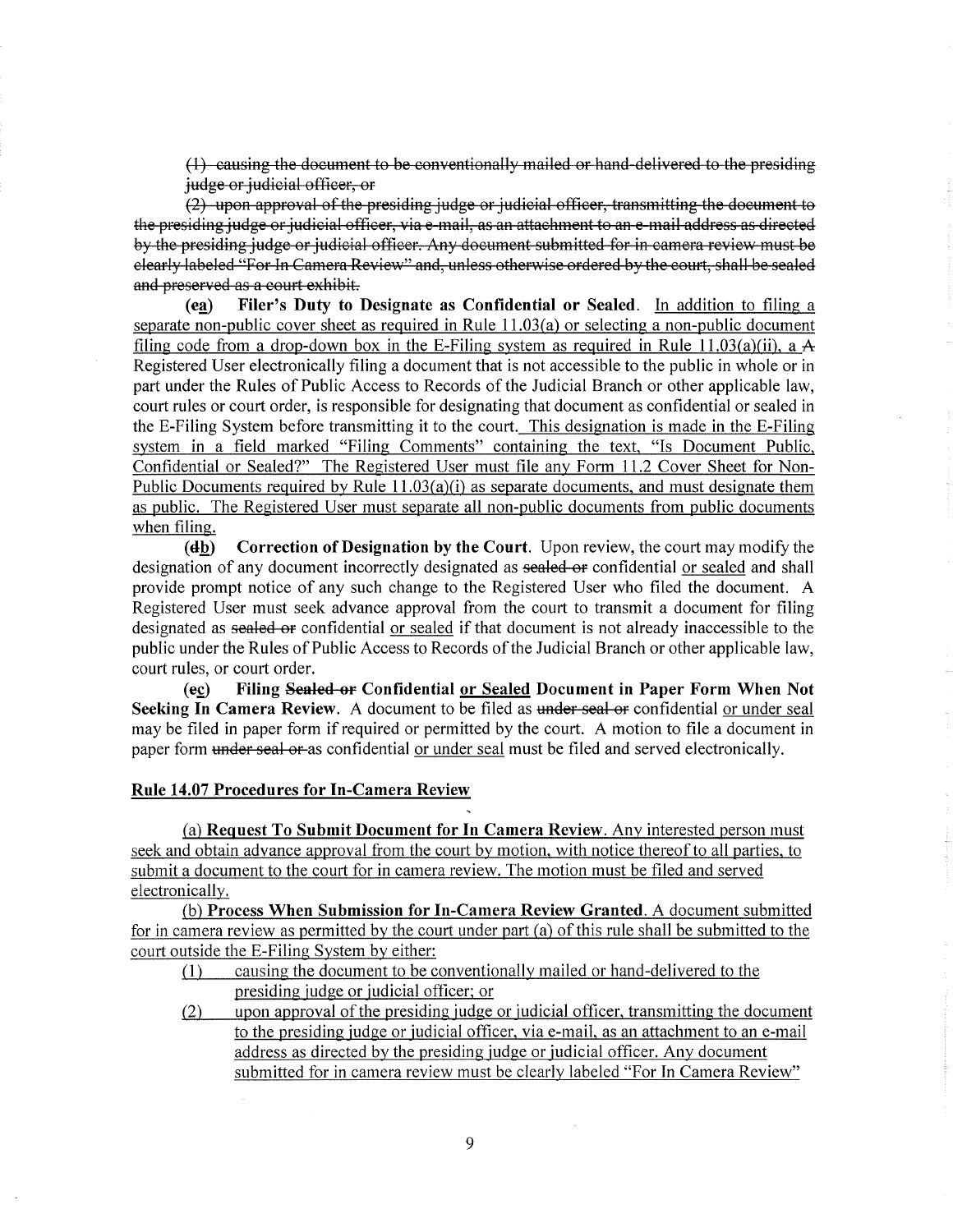# and, unless otherwise ordered by the court, shall be sealed and preserved as a court exhibit.

## **Rule 14.0+~ Records: Official; Appeal; Certified Copies**

Documents electronically filed and paper documents conventionally filed but converted into electronic form by the court are official court records for all purposes. Certified copies may be issued in the conventional manner or in any manner authorized by law, provided that no certified copies shall be made of any proposed orders. Unless otherwise provided in these rules or by court order, a conventionally filed paper document need not be maintained or retained by the court after the court digitizes, records, scans or otherwise reproduces the document into an electronic record, document or image.

## **Advisory Committee Comment-2020 Amendments**

Rule 14 is modified in 2020 to separate its related in-camera review portions and move them to a new rule, 14.07, and renumber current 14.07 as 14.08. Changes are also made to clarify the process for designating non-public documents being e-filed as Confidential or Sealed and distinguish that process from selection of a filing code under Rule l l.03(a)(ii). See the comments under Rule 11 for a full description. Changes are also made to Rule 14.03(b) to recognize an exemption to rejection of filings in criminal, commitment, juvenile protection, and juvenile delinquency matters for violations of Rule 11; Rule 11 also exempts most of these cases from striking of filings in rule 11.05. See Rule 11 and its comments for a full description.

\* \* \*